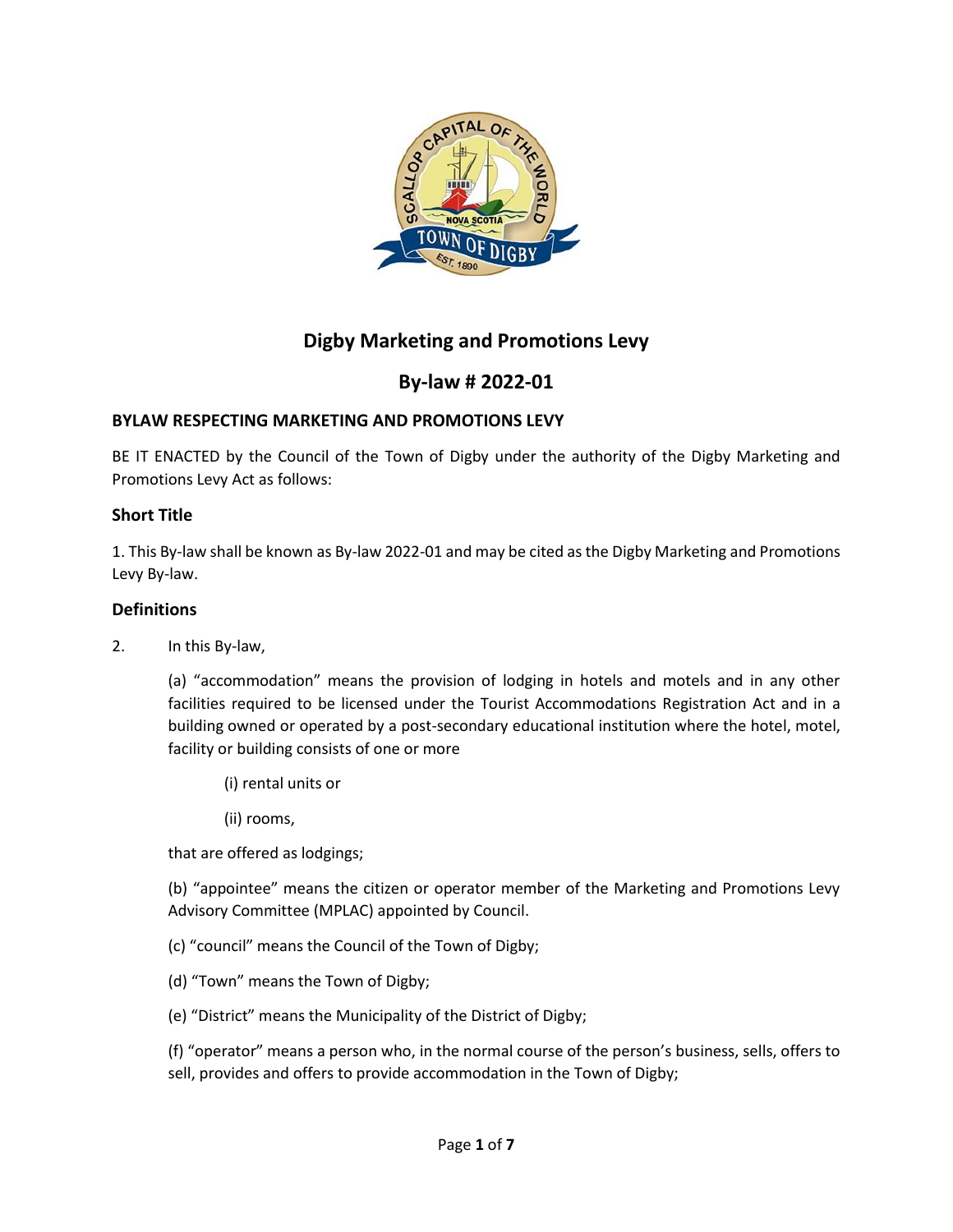(g) "Purchase price" means the price for which accommodation is purchased, including the price in money, the value of the services rendered and other consideration accepted by the operator in return for the accommodation provided, but does not include the goods and services tax.

## **Application of Levy**

3. (1) A marketing and promotions levy is hereby imposed in the Town of Digby, the rate of which shall be \$2.00 per night, per room.

(2) The levy imposed under this By-law, whether the purchase price is stipulated to be payable in cash, on terms, by installments or otherwise, must be collected at the time of the sale on the total amount of the purchase price and must be remitted to the Town pursuant to Section 6.

(3) If a person collects an amount as if it were a levy imposed under this By-law, the person must remit the amount collected to the Town at the same time and in the same manner as the levy collected under this By-law.

## **Exemption from Levy**

4. (1) The Digby marketing and promotions levy shall not apply to

a) a person who pays for accommodation for which the daily purchase price is no more than Twenty Dollars;

b) a student who is accommodated in a building owned or operated by a post-secondary educational institution while the student is registered at and attending a post-secondary educational institution;

c) a person who is accommodated in a room for more than thirty consecutive days; or

d) a person and the person's family, accommodated while the person or a member of the person's family is receiving medical treatment at a hospital or provincial health-care centre or seeking specialist medical advice, provided the person provides to the operator a statement from a hospital or provincial health-care centre that the person or a member of the person's family is receiving medical treatment at the hospital or centre or from a physician licensed to practice medicine in the Province of Nova Scotia, that the person or a member of the person's family is seeking specialist medical advice and as a result thereof, the person or a member of the person's family is in need of, and the duration of the accommodation.

## **Registration of Operator**

5. (1) Every operator of a facility providing accommodations to which this By-law applies shall apply for and be issued a registration certificate by the Town of Digby.

(2) Where an operator carries on business at more than one place, the operator shall obtain a registration certificate in respect of each individual place of business.

(3) The registration certificate shall be displayed in a prominent place on the premises.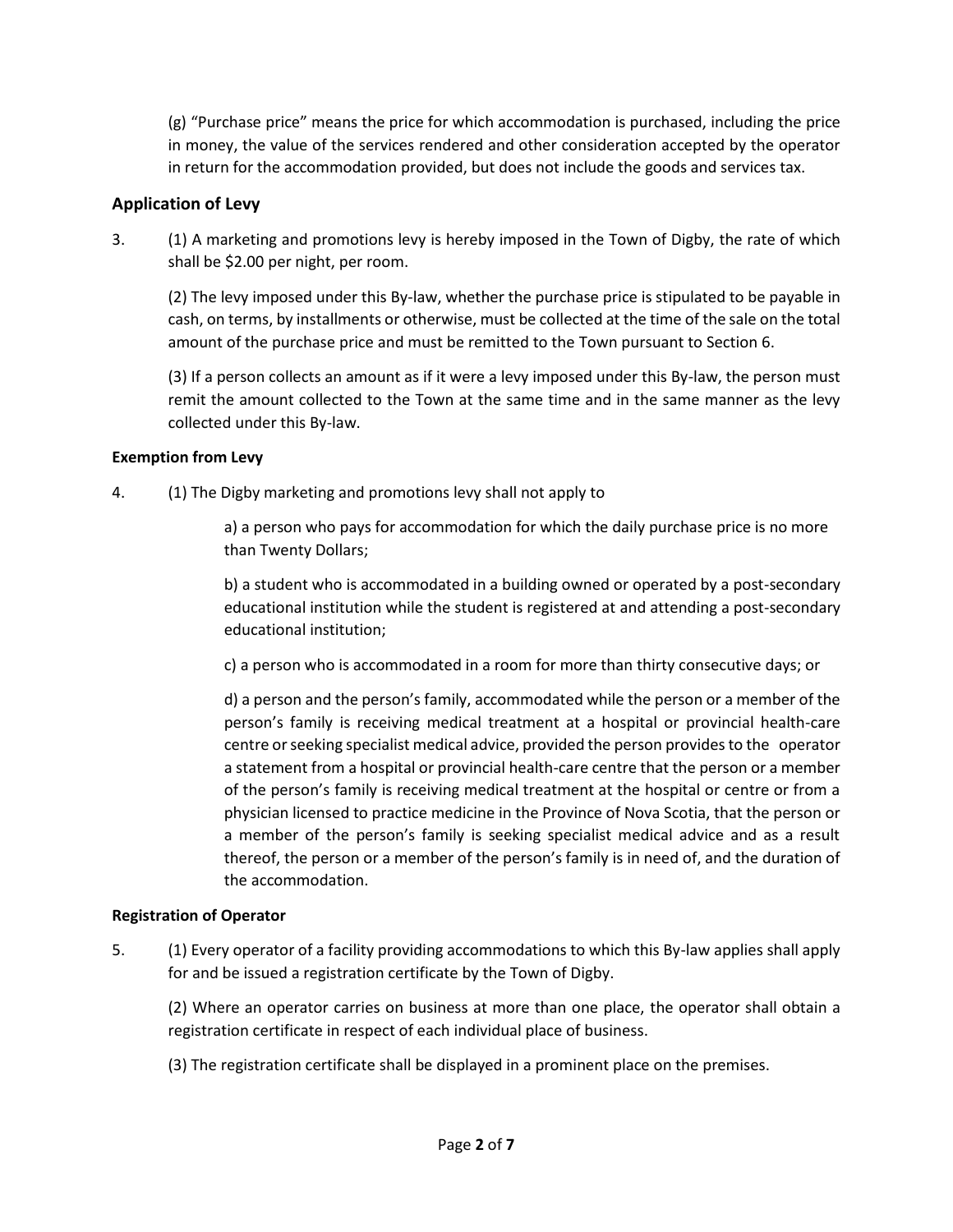(4) Where an operator changes their address, they shall forthwith return their registration certificate to the Town for amendment.

(5) Where an operator changes the name or nature of their business, the operator shall forthwith return their registration certificate to the Town for a new one.

(6) Where an operator ceases to carry on business in respect of which a registration certificate has been issued, the certificate shall thereupon be void, and the operator shall return the same to the Town within 15 days of the date of discontinuance.

(7) Where a registration certificate is lost or destroyed, application shall be made to the Town for a copy of the original.

(8) A registration certificate granted under subsection (1) is not transferable.

## **Return and Remittance of Levy**

6. (1) The Town may at any time require a return of sales and levy collected by any person selling accommodation; such return to cover any period or periods.

(2) Subject to the provisions of subsection (1), unless otherwise provided, all operators shall make separate monthly returns to the Town.

(3) A separate return shall be made for each place of business, unless a consolidated return has been approved by the Town.

(4) The returns by operators shall be made and the levy shall be remitted to the Town by the 15th day of the month following the collection of the levy by the operator.

(5) If an operator during the preceding period has collected no levy, the operator shall nevertheless make a report to that effect on the prescribed return form.

(6) Where an operator ceases to carry on or disposes of their business, the operator shall make the return and remit the levy collected within 15 days of the date of discontinuance or disposal.

## **Records**

- 7. (1) Every operator shall keep books of accounts, records and documents sufficient to furnish the Town with the necessary particulars of
	- (a) sales of accommodation,
	- (b) amount of levy collected, and
	- (c) disposal of levy.

(2) All entries concerning the levy in such books of account, records and documents shall be separate and distinguishable from other entries made therein.

(3) Every operator shall retain any book of account, record or other document referred to in this Section until the Town authorizes its destruction.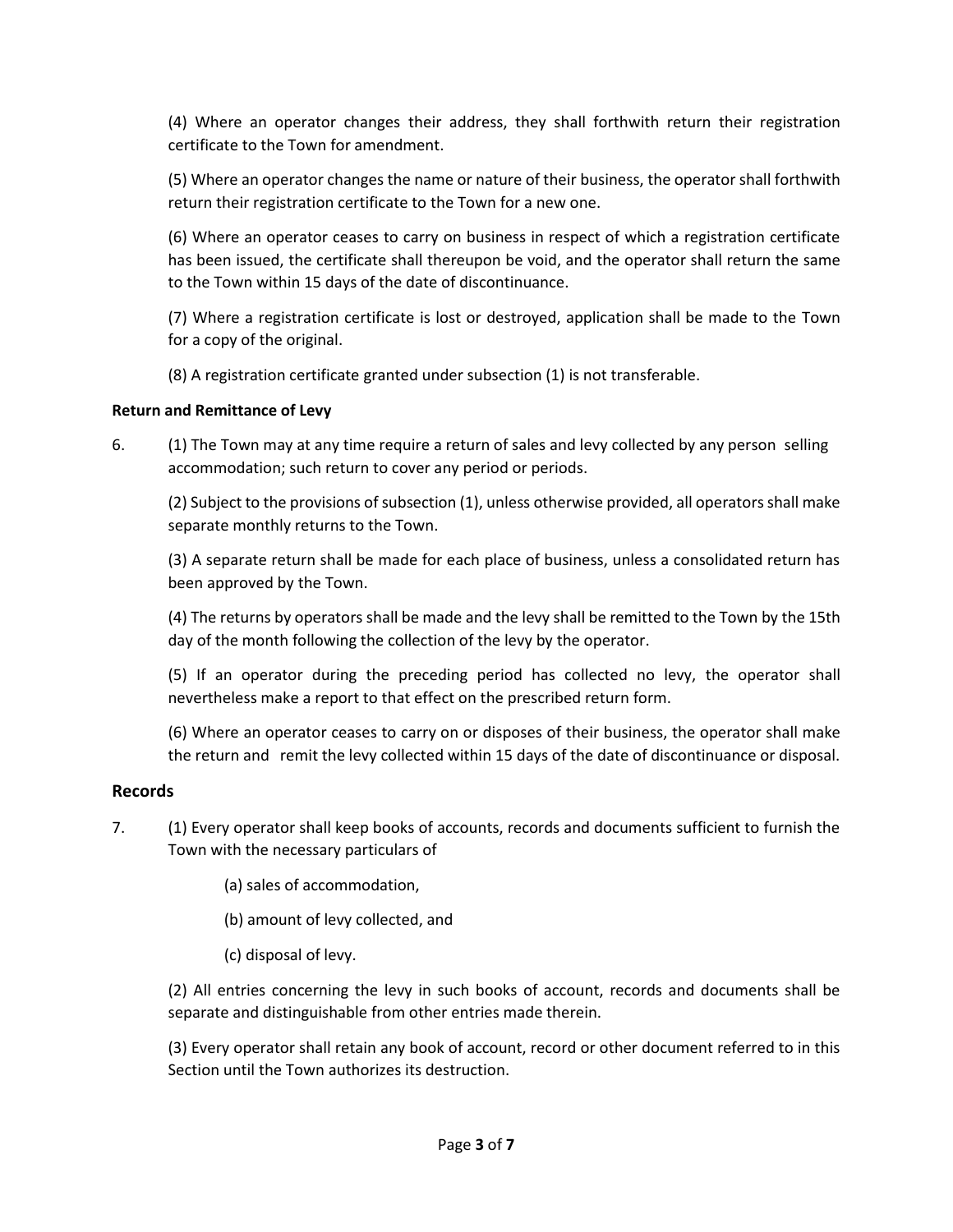(4) Where a receipt, bill, invoice or other document is issued by a person selling accommodation, the levy shall be shown as a separate item thereon.

## **Calculation of Levy**

8. Where an operator sells accommodation in combination with meals and other specialized services for an all-inclusive package price, the purchase price of the accommodation shall be deemed to be the purchase price of the accommodation when such accommodations are offered for sale in the same facility without such specialized services.

## **Refund of Levy Written Off**

9. (1) The Town may refund to an operator who sells accommodation a portion of the amount sent by the operator to the Town in respect of levy payable on that sale under this By-law, if

> (a) the operator, in accordance with this By-law, remits the levy required under this Act to be levied and collected for the sale,

(b) the purchaser subsequently fails to pay the operator the full amount of the consideration and levy payable on that sale, and

(c) the operator writes off as unrealizable or uncollectible the amount owing by the purchaser.

(2) An operator may deduct the amount of the refund payable to the operator under this section from the amount of the levy that the operator is required to remit under this By-law.

(3) If an operator who has obtained a refund under subsection (1) or made a deduction under subsection (2) recovers some or all of the amount referred to in subsection (1) (c) with respect to which the refund was paid or the deduction was made, the operator must add an amount to the levy to be paid or remitted by the operator under this By-law with respect to the reporting period in which the recovery was made.

## **Refund of Levy Collected In Error**

10. (1) If the Town is satisfied that a levy or a portion of a levy has been paid in error, the Town shall refund the amount of the overpayment to the person entitled.

(2) If the Town is satisfied that an operator has remitted to the Town an amount as collected levy that the operator neither collected nor was required to collect under this By-law, the Town must refund the amount to the operator.

## **Claim for Refund**

11. (1) In order to claim a refund under this By-law, a person must

(a) submit to the Town an application in writing signed by the person who paid the amount claimed, and

(b) provide sufficient evidence to satisfy the Town that the person who paid the amount is entitled to the refund.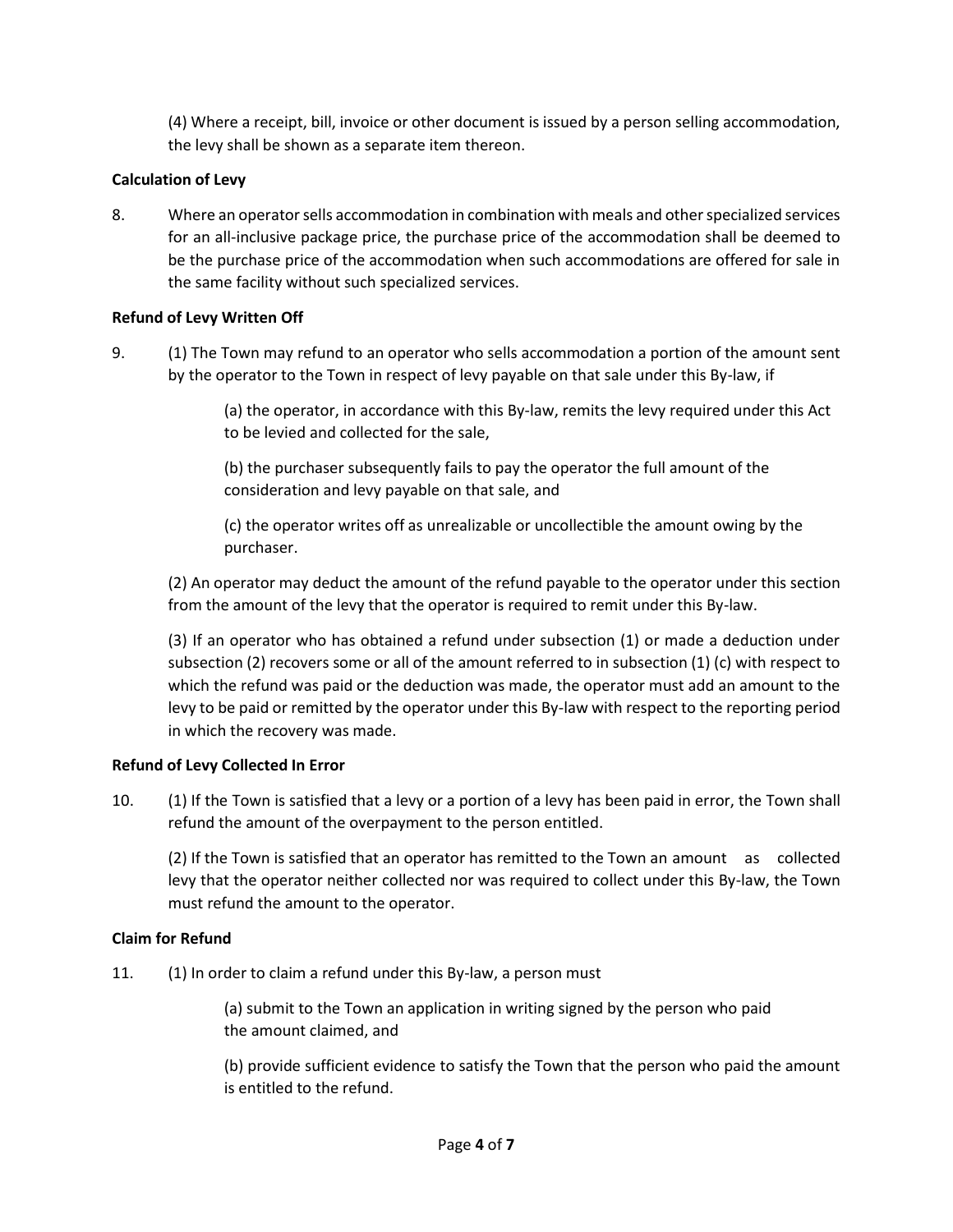(2) For the purposes of subsection (1) (a), if the person who paid the amount claimed is a corporation, the application must be signed by a director or authorized employee of the corporation.

#### **Interest**

12. Interest payable under the By-law shall be payable at the rate of 4% above the prime rate as set by the Town's banker calculated on a daily basis.

#### **Inspection, Audit and Assessment**

- 13. A person appointed by the Town may enter at a reasonable time the business premises occupied by a person, or the premises where the person's records are kept,
	- (a) to determine whether or not

(i) the person is an operator, or the premises are accommodations within the meaning of this By-law, or

(ii) this By-law is being and has been complied with, or

(b) to inspect, audit and examine books of account, records or documents.

#### **Offence**

- 14. A person who contravenes a provision of the By-law is guilty of an offence punishable by summary conviction and on conviction is liable
	- (a) on a first conviction, to a fine of not less than \$500 and not more than \$1,000, and

(b) for a subsequent conviction for the same or another provision of this regulation, to a fine of not less than \$1,500 and not more than \$5,000.

#### **Administration of By-law**

- 15. This By-law shall be administered on behalf of the Town by the Chief Administrative Officer and any persons designated by the Chief Administrative Officer.
- 16. The Town and the District shall establish the Marketing and Promotions Levy Advisory Committee (MPLAC) as a standing committee. The mandate of the MPLAC is:

a) to direct the use of funds collected through the Marketing and Promotions Levy By-Law of the Town and District so as to increase the number of room nights sold in the Town and the District;

b) to advise the Councils of the Town and the District on policy and by-law matters pertaining to the Marketing and Promotions Levy By-law and funds;

c) such authority shall be exercised in a manner consistent with the By-Laws and Policies of the Town and the District and applicable legislation;

d) there shall be no allocation of the funds to cover administration costs associated with collecting or disbursing the funds.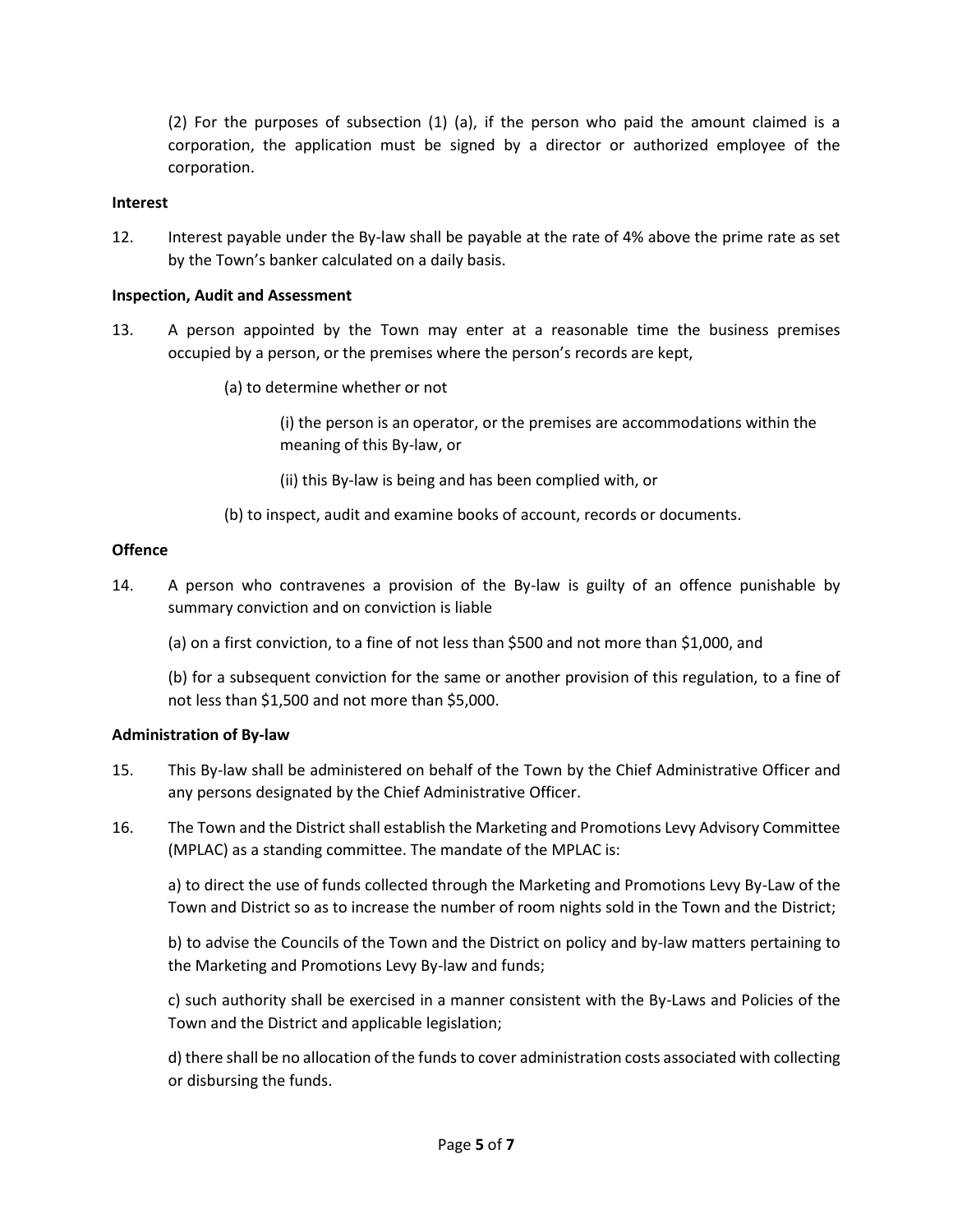- 17. The membership of MPLAC shall be comprised of six (6) voting Members: one Citizen and one operator collecting funds under the Marketing and Promotions Levy By-law, each from the Town and the District, appointed by each Council respectively, in addition to the Mayor of the Town and Warden of the District. All members of MPLAC shall be voting members. The Chief Administrative Officers of the Town and the District shall be non-voting Ex-Officio Members. The Appointee(s) term of office shall be Operator appointee three (3) years and the Citizen appointee two (2) years. Upon completion of their term of office, the appointee may reapply to Council for an additional term. However, following the completion of the appointee's second term of office the appointee will not be able to reapply, for a minimum of one (1) term of office. Council reserves the right to reappoint an appointee who has completed their second term of office in the event that any suitable applications for the vacancy had been received.
- 18. The MPLAC shall pick a Chairperson from its voting members whom shall not be either the Warden or the Mayor; and the Chairperson may, at his/her discretion allow any person, who is not a member, to speak on any matter on the agenda, but may be over-ruled by a majority vote of the members of the Committee.
- 19. The MPLAC must hold a meeting at least 4 times per year. A quorum of the MPLAC consists of a majority of the members of the Committee from time to time.
- 20. The Town hereby delegates to the MPLAC the full authority to authorize and spend the funds collected pursuant to this By-Law and such decisions are not subject to ratification by the Town, except for the approval of policies related to the expenditure of funds.
- 21. The MPLAC shall report to the Council for the Town annually on the disbursements, collections and activities of the MPLAC.
- 22. The MPLAC may enter into agreements binding the Town in order to leverage the funds collected by the levy, to further the purposes of the levy. Such agreements shall either be limited to the funds already collected at the time of signing, or contain specific limitations on liability of the Town for financial contributions not to exceed proceeds of the levy.
- 23. The Town shall not authorize or use any funds collected from the levy for a purpose not approved by the MPLAC.
- 24. The MPLAC may establish, by policy, a process to receive and review grant applications from not for profit organizations in order to further the interests of the MPLAC.
- 25. This By-law shall take effect on April 1, 2022